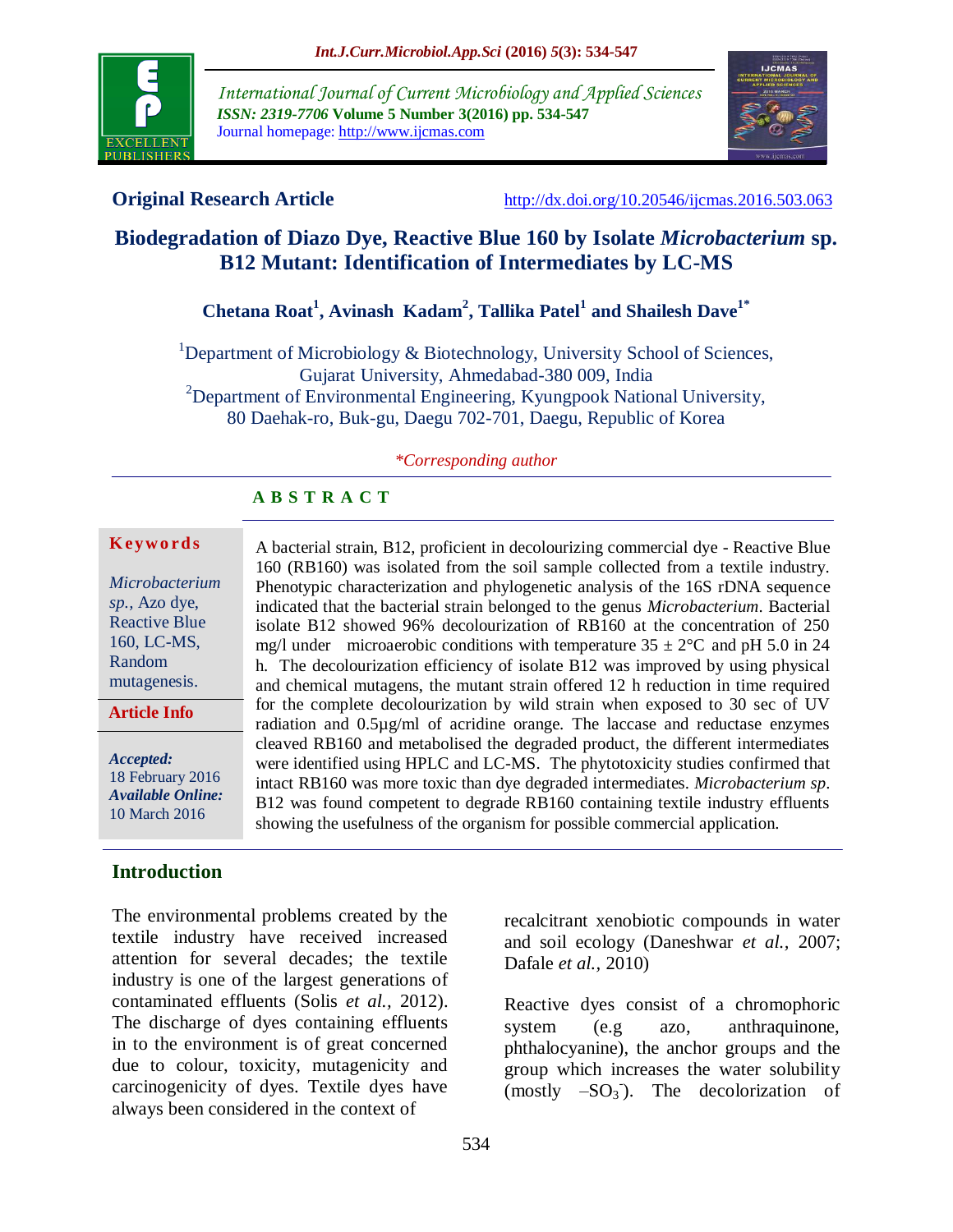reactive dyes results in destroying the chromophoric system, and formation of toxic/nontoxic byproduct (Bansal *et al.,* 2012). The toxic byproduct must be properly treated before disposing into the environment. Advanced oxidation methods such as sonolysis, fenton oxidation, ozonation, photochemical oxidation and electrochemical destruction are available for the treatment of dye containing effluents but biodegradation is considered as an economic one compared to the above mentioned processes (Dos Sontos *et al.,* 2007). The use of microbes that possess the ability to decolourize synthetic dyes including bacterial strains and fungi (Liu *et al.,* 2004; Hadibarata *et al.,* 2011a; Hadibarata *et al.,* 2012b).

For decolourization and degradation many techniques are practiced that includes bioengineering of organisms. The technique, like, random mutagenesis, is used to induce mutation in organisms for better distinctiveness (Sandesh *et al.,* 2008). Mutagens such as UV irradation, Acridine orange are employed for inducing mutation (Chandra *et al.,* 2008 and Chen *et al.,* 2001). Improvement of the microbial strain by subjecting the genetic material to physical and chemical mutagenic agents offers furthermost opportunity for cost reduction without significant capital outlay (Stanbury *et al.,* 1995; Lofty *et al.,*; 2007).

The genus *Microbacterium* was described by Orla-Jensen (1919) and comprises a diverse collection of yellow pigmented gram positive, nonspore forming rods that were isolated from various environmental habitats like soil, water and steep liquor (Young *et al.,* 2010). *Microbacterium amylolyticum* sp. nov., isolated from soil from an industrial waste (Anand *et al.,* 2012). At present, the genus *Microbacterium* comprises 83 species [\(www.bacterio.cict.fr/m/microbacterium.ht](http://www.bacterio.cict.fr/m/microbacterium.html) [ml\)](http://www.bacterio.cict.fr/m/microbacterium.html).

Reactive dye Blue 160 is a diazo commercial dye, commonly used for dyeing cotton, viscose, flex and jute but not suitable for silk, polyesters and wool. Very few studies on the decolourization and degradation of B160 have been reported.

In the present study, we first time report the use of *Microbacterium* sp. B12 for the decolourization and degradation of a Reactive Blue 160. Effect of physicochemical parameters such as temperature, pH and agitation has been investigated to optimize the dye decolourization. The mutagenesis approach has been made to improve the efficiency of the decolourization by using UV irradiation and acridine orange mutagenes. Used LC-MS techniques to identify various intermediates. Furthermore the toxicity of the dyes both before and after the treatment with *Microbacterium* sp. B12 was evaluated by utilizing *Phaseolus aureus* seeds as a bioindicator.

# **Materials and Methods**

# **Dyes, chemical and media**

Diazo dye Reactive Blue 160 (RB160) (C.I. No. 137160) was procured from the Ahmadabad dyeing and printing industry, Ahmedabad, Gujarat, India. NADH was purchased from Sigma Chemical Company (USA). Nutrient broth was obtained from HiMedia Laboratory, India. All the chemicals used in the study were of analytical grade.

# **Strain Isolation and Culture Condition**

Microorganisms used in this study were isolated from the soil samples of textile industry in Ahmadabad, Gujarat. The soil sample was added 1% w/v in nutrient broth containing RB160 250 mg/l and incubated at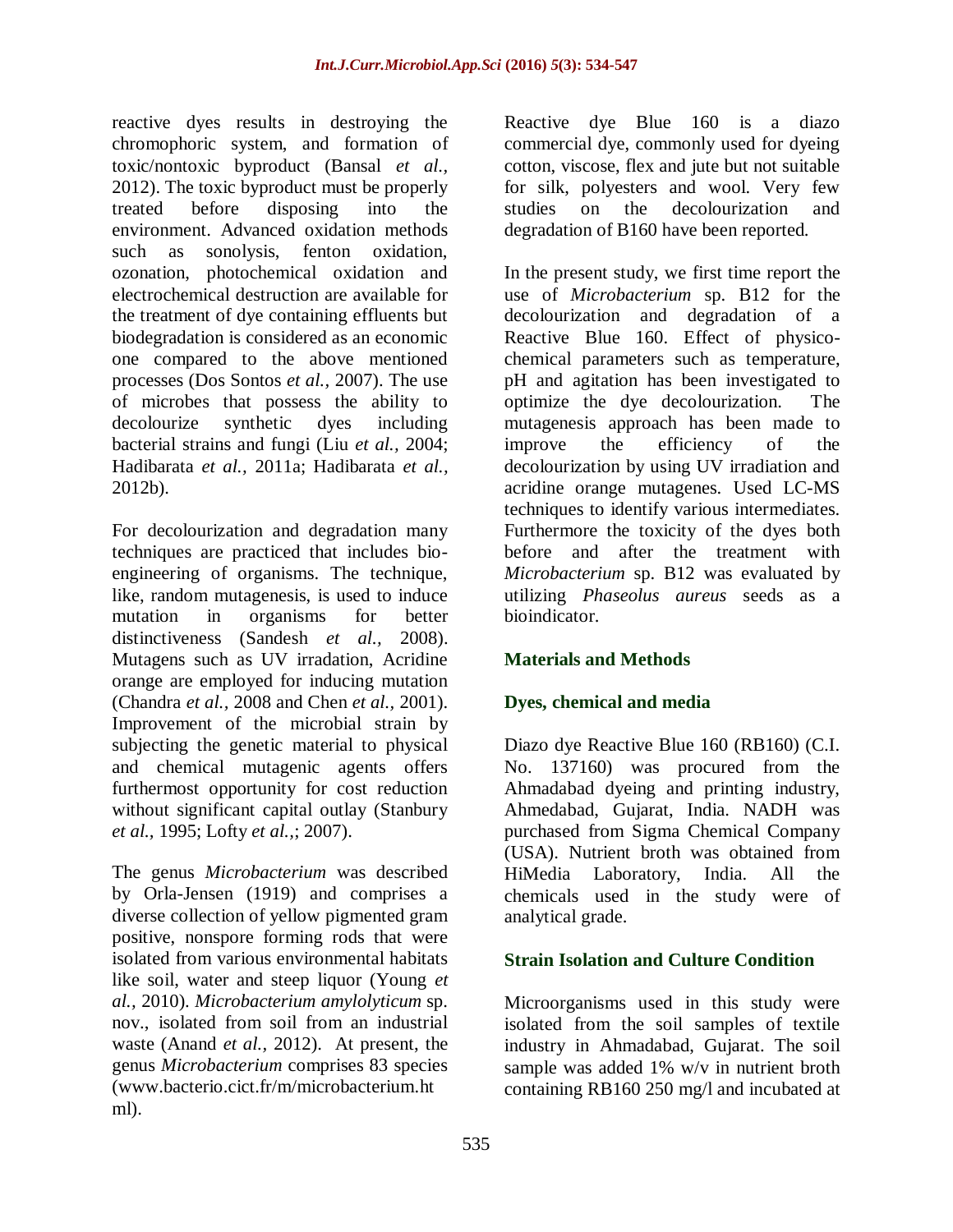32±2°C temperature under microaerobic as well as aerobic conditions at 150 rpm conditions. After 24 h of incubation, 1.0ml of the culture was serially diluted and 0.1ml was withdrawn from  $10^{-5}$  dilutions and inoculated by spread plate method on the nutrient agar plates containing 250 mg/l RB160. After 24 h of incubation at optimum temperature, the colonies were screened for their ability to form a clear zone around them. The selected colony with highest zone size was selected, isolated and subculture in nutrient broth containing 250mg/l RB160. Morphological and biochemical test were carried out to identify the selected organism.

## **Identification of Bacterial Isolate**

Bacterial cells of strain B12 were collected by centrifugation at 10,000 *g* for 10 min and subjected to sequential digestion by lysozyme of 2.5 mg/l, 37 °C for 1 h and proteinase K was 20 mg/l in 1% SDS, 55 °C for 1 h, followed by incubation in 1% CTAB and 0.7 M NaCl at 65 °C for 15 min. After extraction with phenol/chloroform, the recovered DNA was precipitated with ethanol and then dissolved in ddH2O. The obtained product was amplified using forward primer 27f 5'-AGAGTTTGATCMTGGCTCAG-3' and reverse primer 1492r 5'CGGYTACCTTGTTACGACTT-

3'.Sequence data analysis was done using Chromas Pro and Sequencing Analysis software.The sequence was input to NCBI to identify it by BLAST search.

#### **Phylogenetic Tree Construction**

All the sequences were compared with 16S rRNA gene sequences available in the GenBank databases by BLASTn search and the multiple sequence alignments of partial 16S rRNA gene sequences from1 to 712 bp were aligned using CLUSTALW, version 1.8 (Tompson *et al.,*1994). Phylogenetic

trees were constructed from evolutionary distances using. The Neighbor-Joining method implemented through NEIGHBOR (DNADIST) from the PHYLIP version 3.61packages (Felsenstein JP 1993). The robustness of the phylogeny was tested by bootstrap analysis using 100 iterations. Trees generated were analysed with the TREEVIEW program (Page RDM 1996). Accession numbers of all isolate can be viewed in a respective phylogenetic tree.

#### **Inoculum Preparation**

A loop full cell growth from the preserved slant was inoculated in 100 ml nutrient broth and incubated on an orbital shaker agitating at 150 rpm and  $32 \pm 2$  °C temperature for 24 h. For RB160 dye decolourization study, 10% (v/v) of the actively growing culture having  $3\times10^8$  cells/ml was used as inoculum in all the further experiments.

#### **Optimization of Physico-Chemical Parameters**

Temperature, pH and agitation were optimized during the experimentation for maximizing decolorizing efficiency of the isolate. Effect of different incubation temperature and pH for dye RB160, were carried out in 250ml Erlenmeyer flasks, containing 80 ml nutrient broth, 10ml dye 2.5mg RB160 and the bacterial culture 10ml having  $3 \times 10^8$ cells/ml contained Optical Density 1 at 604 nm .Flasks were incubated at 25, 35 and 45 °C temperature. Effect of pH was studied at 3, 5, 7 and 9 and the influence of the initial decolourization experiment was also carried out under aerobic and microaerobic conditions. Each experiment was carried out in triplicate.

#### **Mutagenesis Induction**

The cells were harvested from the culture medium by centrifugation at 10,000 *g* for 10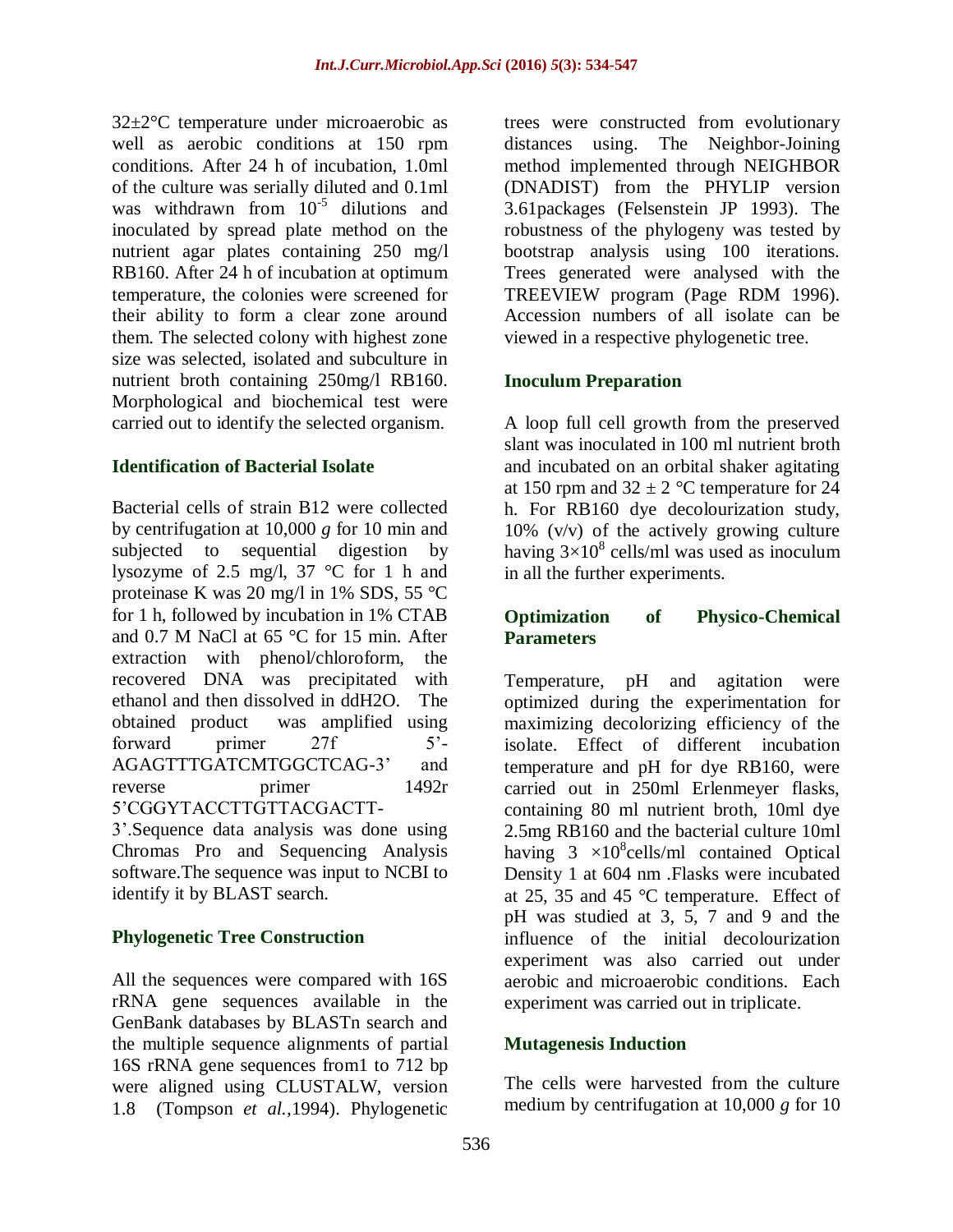min. The cell pellet was washed with distilled water and resuspended in sterile deionised water. The colony counting method was used for bacterial count and the count was adjusted to  $2.34 \times 10^7$  CFU/ml. For UV mutagenesis, 15 ml of cell suspension was taken and placed under a germicidal lamp in a sterile petri –plate, distance of 30 cm and exposed to UV light upto a 5µ Joule<sup>-mm2</sup> dose (260 nm) for the induction of a mutant. The time of exposure was varied from 30 sec. to 120 sec. For chemical mutation, the distilled water washed cell pellet was redissolved in 20 ml of 0.5, 10, 30 μg/ml concentration of acridine orange and were shaken well for 30 min in an orbital shaker. Samples were taken at every 300 sec. and studied. The viability of cell count was carried out by the spread plate technique and % survival was calculated using Equation:

 $S = (N_i-N_d/N_i) \times 100$ 

Where S is the % survival,  $N_i$  is the initial viable cell count and  $N_d$  is the viable cell count after mutation.

# **Preparation of Cell Free Extract**

The cells of *Microbacterium* sp. B12 were grown for 24 h under microaerobic condition at  $32 \pm 2$  °C in 100 ml sterile nutrient broth, centrifuged at 10,000 g for 10 min. The culture supernatant was used as an extracellular enzymes. Potassium phosphate buffer 50 mM, pH 7.4 was used to suspended the cells and sonicated (Labsonic®M, Sartrious, Germany) at an output of 60 A with seven strokes each of 30 sec. with a 120 sec. interval at  $4^{\circ}$ C. The obtained extracts were used as a source of the intracellular enzyme after centrifugation at  $10,000$  g for 10 min at 4 °C. All the enzyme assays were run in triplicates and average rates were calculated.

#### **Enzyme Activity**

Azo reductase assay and NADH-DCIP (2, 6 dichloro-phenol indophenol) reductase activity were determined using the procedure reported earlier by Lade *et al.,* (2012).One unit of enzyme activity was defined as change in absorbance unit per ml of enzyme (Mate at al. 2012). Laccase assay was carried out by modified procedure of Senan and Abraham, (2004). All enzyme activities were assayed under ambient conditions and performed in triplicates.

#### **Biodegradation Analysis**

The decolourization assayed was monitored by measuring the change in absorbance maxima of the dye at  $\lambda_{\text{max}}$  604 nm using the UV-vis spectrophotometer. The colour removal was calculated as percent decolourization and was expressed as:

Decolourization  $(\%) = [$ (Initial Absorbance – Final Absorbance)/Initial Absorbance] X 100

The decolourized culture medium was centrifuged at 10000 *g* for 10 min and supernatant was collected and extracted with ethyl acetate evaporate it and re-dissolved in HPLC grade methanol. The mobile phase consisted of water: methanol (60:40) with flow rate 1 ml/min. The purity was checked by UV detector at 254 nm, isocratic system and 10 min run time. LC-MS was carried out by LCMS-2010SA, Shimadzu, Japan. Mass spectra was obtained using an ion – trap mass spectrometer fitted with an electronic spray (ESI, a Thermo Finnigan LCQ-DUO, USA) interface operated in a negative ionization mode with a spray voltage of 4.5 KV, at a capillary temperature of  $275^{\circ}$ C, sheath gas at 40 AU (arbitrary unit) and auxiliary gas at 26 AU.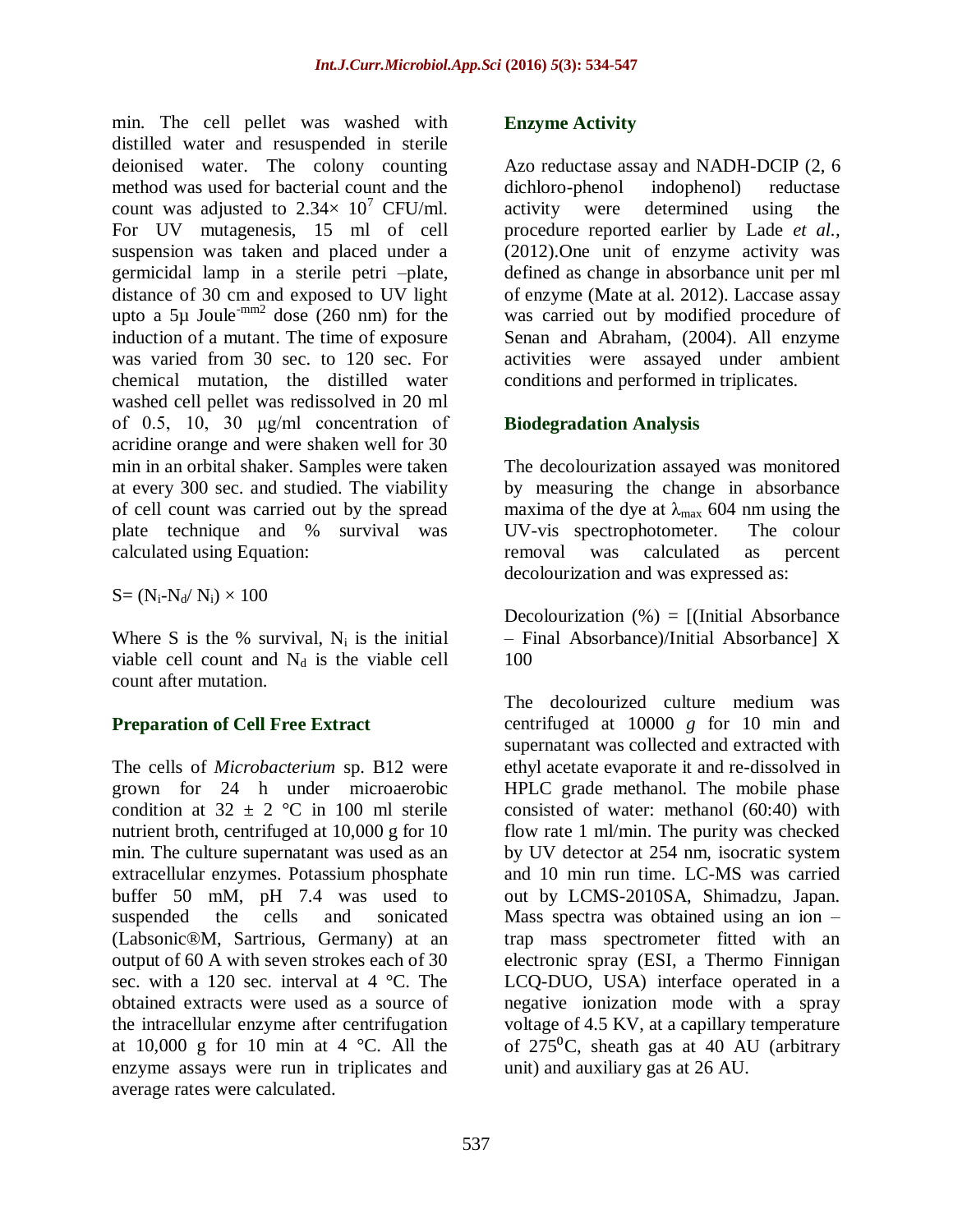## **Phytotoxicity Studies**

To assess the toxicity of dye RB160 and its metabolite produced after decolourization by *Microbacterium* sp. phytotoxicity tests were carried out on *Phaseolus aureus*. The ethyl acetate extracted products of dye 250mg/l RB160 was dried and dissolved in sterile distilled water for phytotoxicity studies. Toxicity effect was measured in terms of percent inhibition in germination, lengths of the plumule and radical of the *Phaseolus aureus*.

Germination (%) = No. of seeds germinated  $\times$  100 No. of seeds sowed

## **Statistical Analysis**

Data were analysed by one way analysis of variance (ANOVA) with the tukey-Kramer multiple comparisons test.

#### **Results and Discussion**

Screening, Isolation and Identification of decolourizing bacteria

Soil and wastewater samples contaminated with dye RB160 from dye manufacturing industry facilitated isolation of twelve morphologically distinct isolates showing decolourization zone of 2–10 mm on nutrient agar plates containing 250 ppm RB160. The isolate 1, which gave the largest ratio of decolourisation zone: colony diameter of 1.82 for a colony size of 3–4 mm was selected for further study. The colony of isolated bacteria was yellowpigmented, opaque with moist consistency and smooth texture. The isolate was grampositive, showed positive test for carbohydrate fermentation, lead acetate,  $H_2S$ production, casein and lipid hydrolysis, citrate utilization and triple sugar iron and negative test for nitrate reduction, indole production, gelatin/hydrolysis, starch

hydrolysis, decorboxylation, deamination, urea hydrolysis and ammonia production Based on these results the isolate was tentatively identified as *Microbacterium* sp*.* Sequence analysis of 16S rRNA gene showed that isolated strain had highest similarity of only 97% with the species *Microbacterium paraoxydans* , which has not been reported for decolorizing ability for any dyes. Moreover the species is reported in the blood of leukemia patient (Laffineur *et al.,* 2003). Thus the isolate could be other species of *Microbacterium.* Some species of *Microbacterium* are also isolated from oil polluted soil (Sheng *et al.,* 2009). Levels of less than 97% similarity were found in the type strains of all other recognized *Microbacterium* species. Based on the phenotypic characteristics and phylogenetic analysis, strain B12 was designated as a species of *Microbacterium* (Figure 1). The16S rRNA sequence of *Microbacterium* sp.B12 has been deposited in GeneBank with the accession number JX984606.

#### **Optimization of Physico-Chemical Factors**

It is evident from Figure 2a that when temperature raised from 25 to 35°C there was an inconsistent trend in the decolourization by isolate, but when the temperature was raised to 45, it was observed that the decolourization was suddenly declined this might be due to the loss of cell viability or deactivation of the enzymes responsible for decolourization at higher temperature (Ponraj *et al.,* 2011). Maximum decolourization for the dyes RB160 was observed at  $35^{\circ}C \pm 2^{\circ}C$ . Least decolourization was observed at 45°C was 24% after 96 h of incubation. Temperature is very important parameter for wastewater treatment. Selected isolate was mesophilic bacteria because it showed best decolourization at the temperature  $35^{\circ}$ C  $\pm$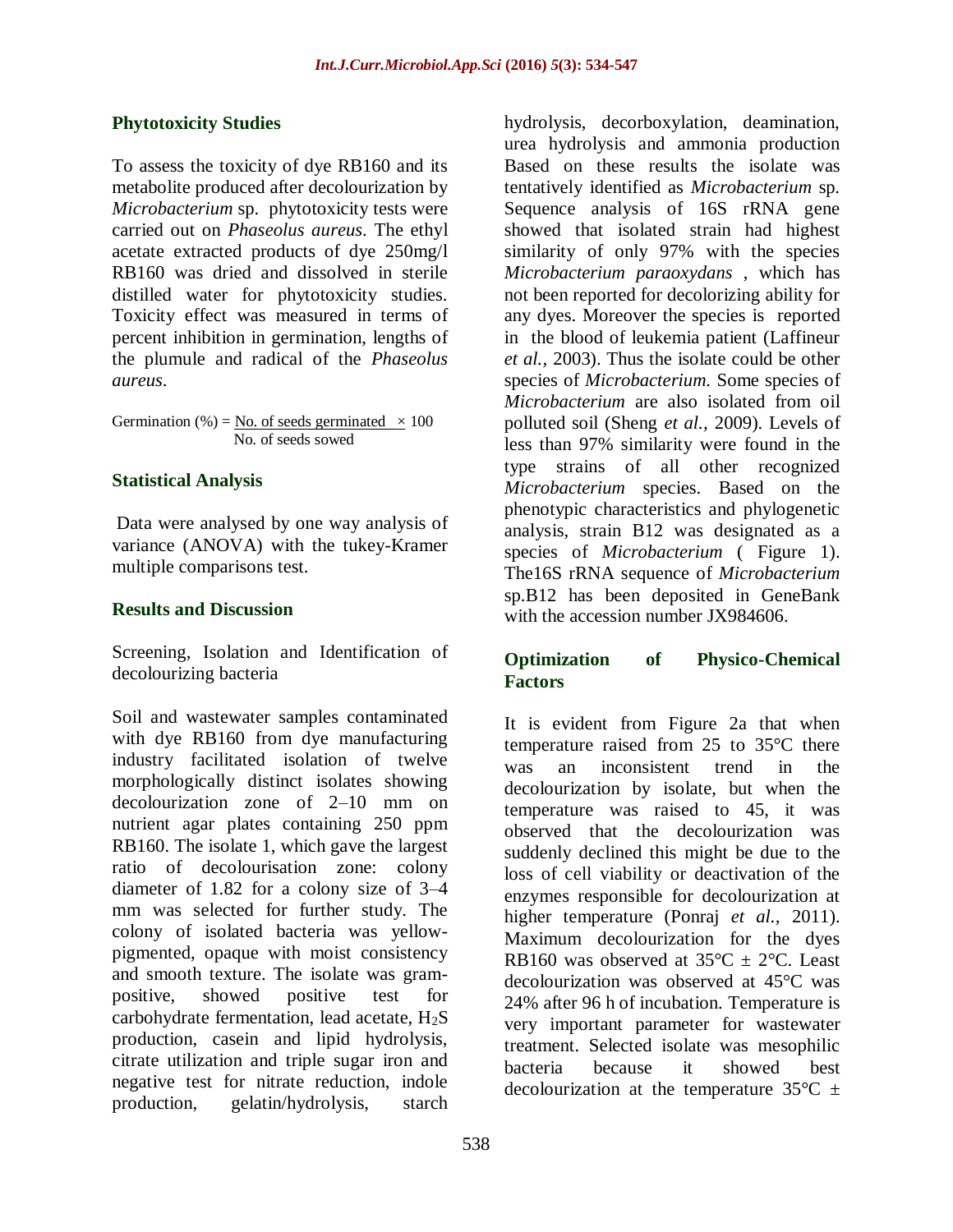2°C. The mesophilic range is traditionally used (Varel *et al.,* 1980) since it is generally thought that maintaining high temperature would be uneconomical, while degradation within the psychrophilic range is too slow (Mahmood *et al.,* 2011).

The best decolourization for dye RB160 was at pH 5 with 94% in 96 h. Moreover, from the obtained data it can be inferred that *Microbacterium.* sp. exhibited more than 90% decolourization for dye RB160 over a broad range of pH 3 to 9. Decrease in the decolourization for dye RB160 was more towards alkaline pH compare to acidic pH under study. So the study indicates that the acidic pH is less detrimental compare to alkaline pH. Figure 2 b. The microaerobic condition as compared to aerobic conditions, which is an oxygen limiting condition, was found to better for decolourization of RB160 Figure 2 c.

# **Mutagenesis**

The dose–response analysis for the UV mutagenesis and acridine orange of *Microbacterium* sp. was done and the % survival values are shown in Table 1. The dose of UV was assessed by time, 30 sec of UV radiation treated strain decolourized 95% of RB160 in 72 h and 0.5µg/ml of acridine orange showed 94% decolourization in 72 h indicated that the enhancement in decolorization of RB160 was due to the bacteria strain after mutated. The physical mutagens are time dependent and chemical mutagens dose dependent (Mouurti *et al.,* 2010). Hence, here, the UV radiation and acridine orange reduced the time for dye decolourization by 24 h the survival capacity of the organism was decreased drastically with an increase in dosage and this is due to lethal DNA damage by UV irradiation. The frame shift mutation in DNA, due to acridine orange

was responsible for the DNA damage. Since the self DNA repair mechanism fails in certain cases, the mutation caused by the acridine orange was permanent. (Gopinath *et al.,* 2009).

# **Enzyme Analysis**

In the present study, significant induction of laccase, azoreductase and NADH-DCIP reductase activities suggested their involvement in the dye degradation shown in Table 2. In the same contest, the inductive pattern of reductase was reported during the degradation of triazo acid black 210 by *Providencia* sp. SRS82. (Agrawal *et al.,* 2014).

# **Biodegradation Analysis**

Conformation of biodegraded product of RB 160 by LC-MS. During the degradation there was asymmetric cleavage of azo bond in RB160 resulting in the formation of six known metabolites 2-[(4-chloro-1,3,5 triazin-2yl) amino-5-4 ${(4-choro-6-}{(3)}$ sulphophenyl)amino}-1,3,5-triazine-2 yl)amino)] benzene-1,4-disulphonic acid m/z value 667 , 3-[{4-chloro-1,3,5-triazin-2 yl}amino]benzene sulfonic acid m/z 286, 2-  $\text{amino-5}$  [(4-chloro-1,3,5-triazine-2-yl) amino] benzene-1,4-disulfonic acid m/z 381, 3,5-diamino-4-hydroxybenzenesulfonic acid m/z 204, 2-amino-5[(4-chloro-1,3,5-triazine-2-yl) amino]benzene sulfonic acid m/z 301, 3-amino-4-hydroxybenzenesulfonic acid m/z 189 and two unknown metabolites 2[{(3 amino-2-hydroxy-5 sulfophenyl) diazenyl(phenyl) methyl} diazenyl]-5 sulfobenzoic acid and 2{amino(phenyl) methyl}diazenyl-5-sulfobenzoic acid (Figure 3). Earlier the LC-MS was used to find different intermediates produced in diazo dye degradation by Soybean Peroxidase by Kalsoom *et al.,* (2013).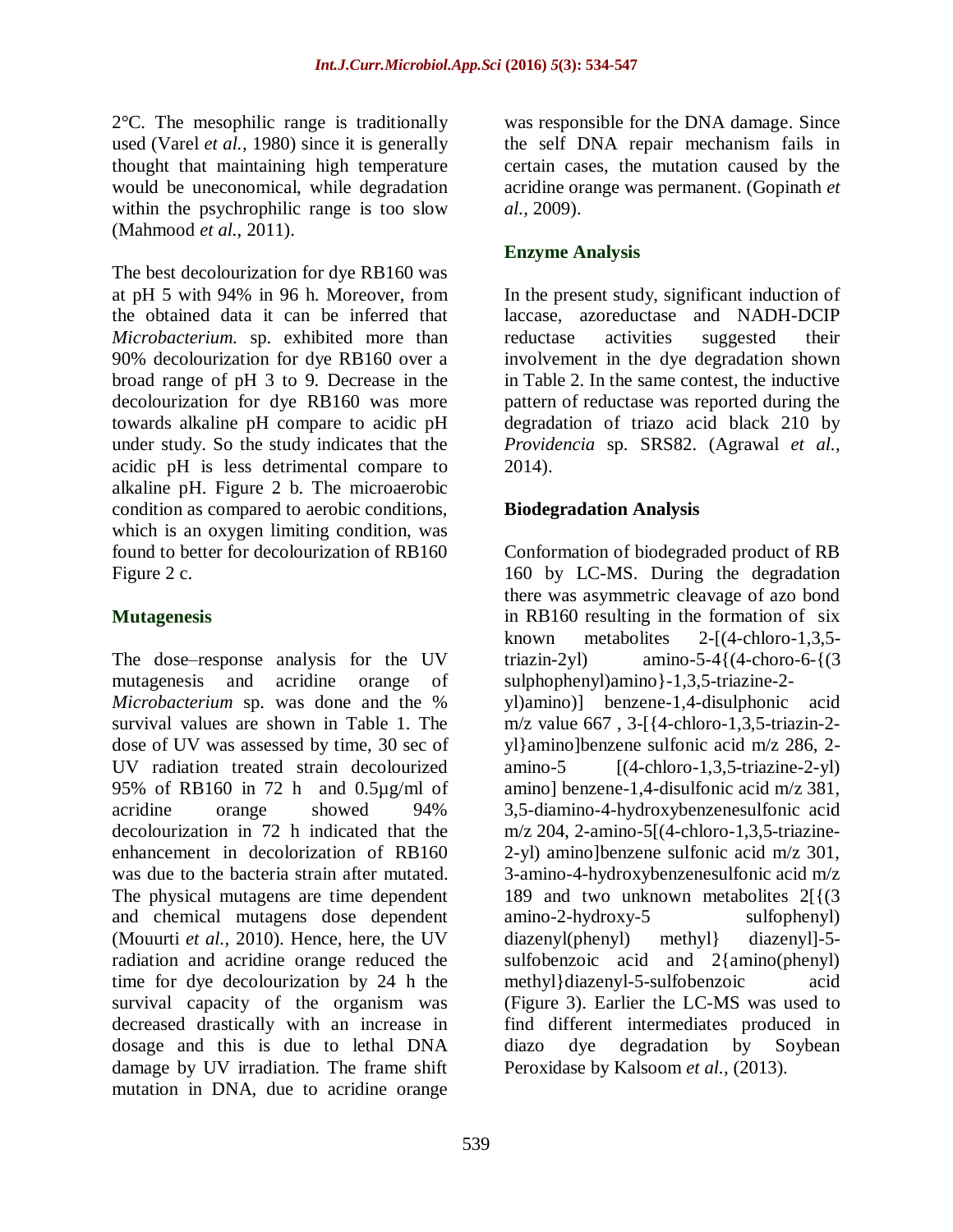#### *Int.J.Curr.Microbiol.App.Sci* **(2016)** *5***(3): 534-547**

| Decolourization of RB $160\%$ ) at Time (h) |                        |               |            |                                  |     |               |            |            |            |
|---------------------------------------------|------------------------|---------------|------------|----------------------------------|-----|---------------|------------|------------|------------|
|                                             | UV (seconds) Treatment |               |            | Acridine orange (µg/ml)Treatment |     |               |            |            |            |
|                                             |                        | 24            | 48         | 72                               |     |               | 24         | 48         |            |
| 0.0                                         | $5.0 + 1.7$            | $25+2.1$      | $48+0.88$  | $70+1.2$                         | 0.0 | $3.0+2$       | $24 + 2.3$ | $50+1.66$  | $72 + 2.7$ |
| 30                                          | $4.8 + 2.8$            | $95 + 2.1$    | $48+1.2$   | $26+1.98$                        | 0.5 | $3.3 \pm 2.4$ | $94 + 3.2$ | $54 + 3.1$ | $25+1.15$  |
| 60                                          | $5.2 + 2.3$            | $25+1$ 15     | $44 + 2.8$ | $57+0.64$                        | 10  | $2.9 + 1.7$   | $22+0.54$  | $32+1.89$  | $65+3.2$   |
| 120                                         | $50+26$                | $20 \pm 0.88$ | $22+2.1$   | $37+1$ 11                        | 30  | $31+21$       | $20+0.76$  | $22+132$   | $45+1.1$   |

#### **Table.1** Effect of Physical and Chemical Mutagen on B160 Decolorization by *Microbacterium* sp. B12

Values are mean of three experiments  $\pm$  standard deviations

#### **Table.2** Enzyme Activity during Decolourization of RB160 by *Microbacterium* sp.B12

|                                  | Enzyme activity  |                 |
|----------------------------------|------------------|-----------------|
| Enzymes                          | Control          | <b>RB</b> 160   |
|                                  | (U/mg/ml/min)    | (U/mg/ml/min)   |
| Laccase <sup>a</sup>             | $0.101 \pm 0.78$ | $0.172 \pm 1.6$ |
| NADH-DCIP reductase <sup>b</sup> | $5.263 \pm 2.3$  | $8.263 \pm 1.1$ |
| Azo-Reductase <sup>c</sup>       | $1.95 \pm 0.81$  | $3.26 \pm 2.2$  |

Enzyme activity:

 $\mu$ M of ABTS Oxidized ml<sup>-1</sup>min<sup>-1</sup>

<sup>b'</sup> µg of DCIP reduced min<sup>-1</sup> mg-1<br><sup>c</sup>µg of methyl red reduced min<sup>-1</sup> mg<sup>-1</sup>

Control= enzyme extracted from culture medium without dye after 24 h; Test = enzyme extracted from the dye decolourized culture medium after 24 h. Values are mean of three experiments  $\pm$  SD. Percent induction calculated from mean values.

#### **Table.3** Phytotoxicity of RB160 and its Metabolites Formed after Degradation by *Microbacterium* sp. B12

| Parameters      | Toxicity effect on <i>Phaseolus aureus</i> |                           |                              |  |  |
|-----------------|--------------------------------------------|---------------------------|------------------------------|--|--|
|                 | Distilled water                            | <b>RB160</b>              | RB160 metabolite             |  |  |
| Germination (%) | 95                                         | 25                        | 86                           |  |  |
| Plumule (cm)    | $9.8 \pm 0.6$ <sup>ab</sup>                | $3.9 \pm 0.8^{\text{a}}$  | $8.99 \pm 0.99^{\mathrm{b}}$ |  |  |
| Radicle (cm)    | $3.67 \pm 0.9$ <sup>ab</sup>               | $0.29 \pm 0.5^{\text{a}}$ | $2.32 \pm 1.37^{\mathrm{b}}$ |  |  |

Values are mean of three experiments. Seeds germinated (in both plumule and radicle growth) in Dye RB160 and Dye RB160 metabolite is significantly different from the seeds germinated in distilled water at  $P < 0.05$ , by one-way analysis of variance (ANOVA) with the TukeyeKramer comparison test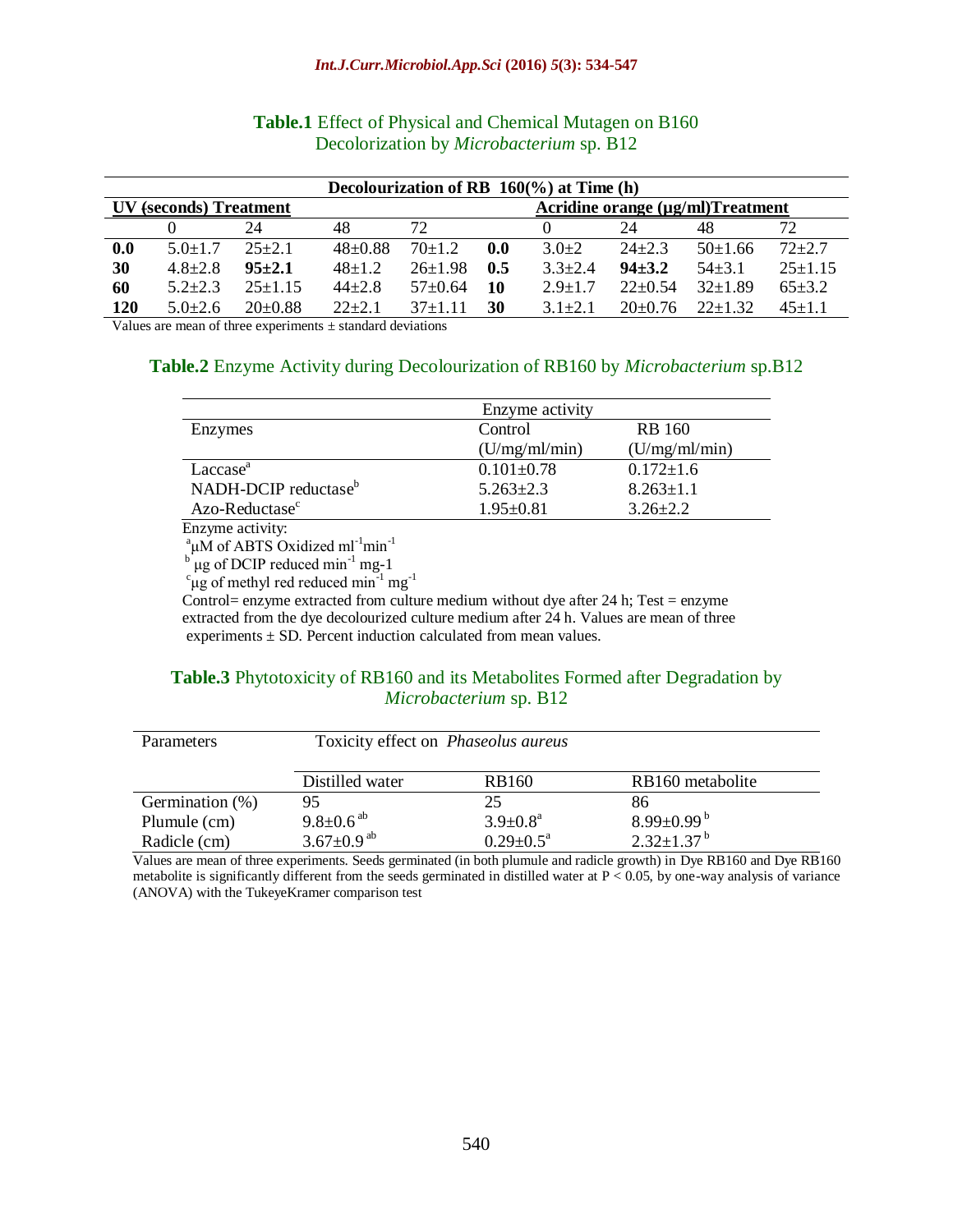**Fig.1** Phylogenetic Tree of the *Microbacterium* Sp.B12 and Related Organisms







(B)

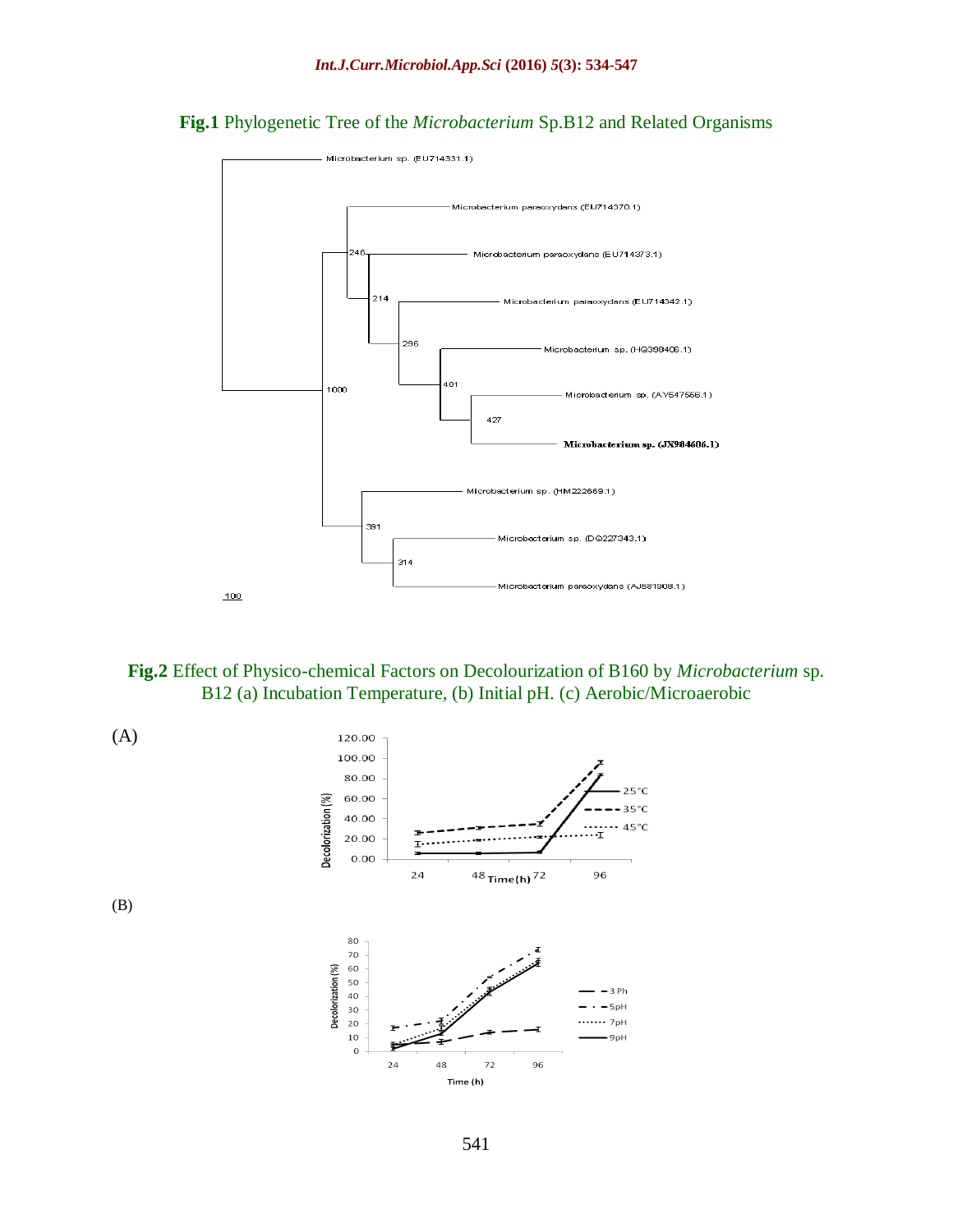

**Fig.3** Proposed Pathway for RB160 Degradation by *Microbacteium* sp. B12



(C)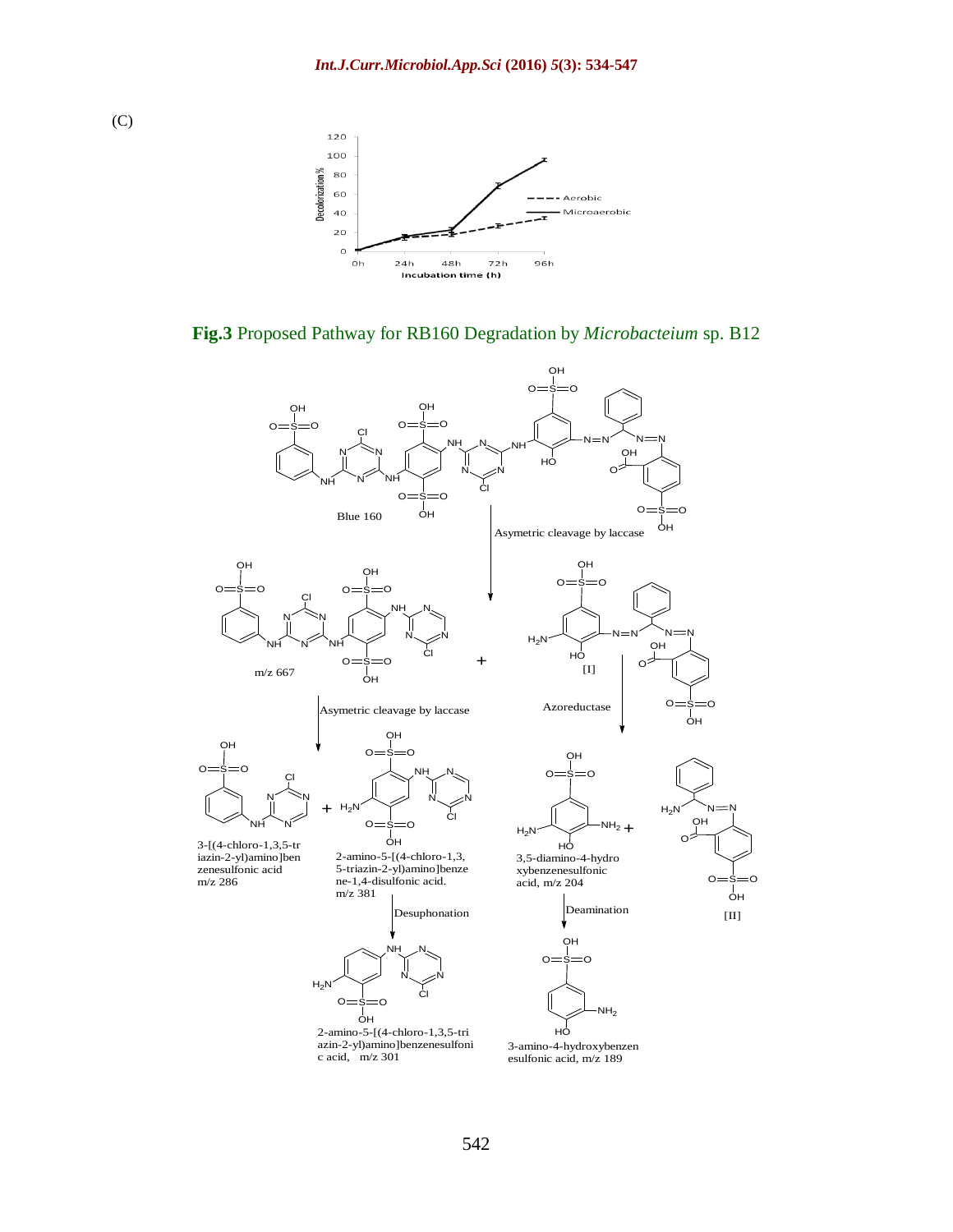

**Fig.S1** HPLC Chromatogram of RB160 (a) Dye and its (b) Metabolites after 24 h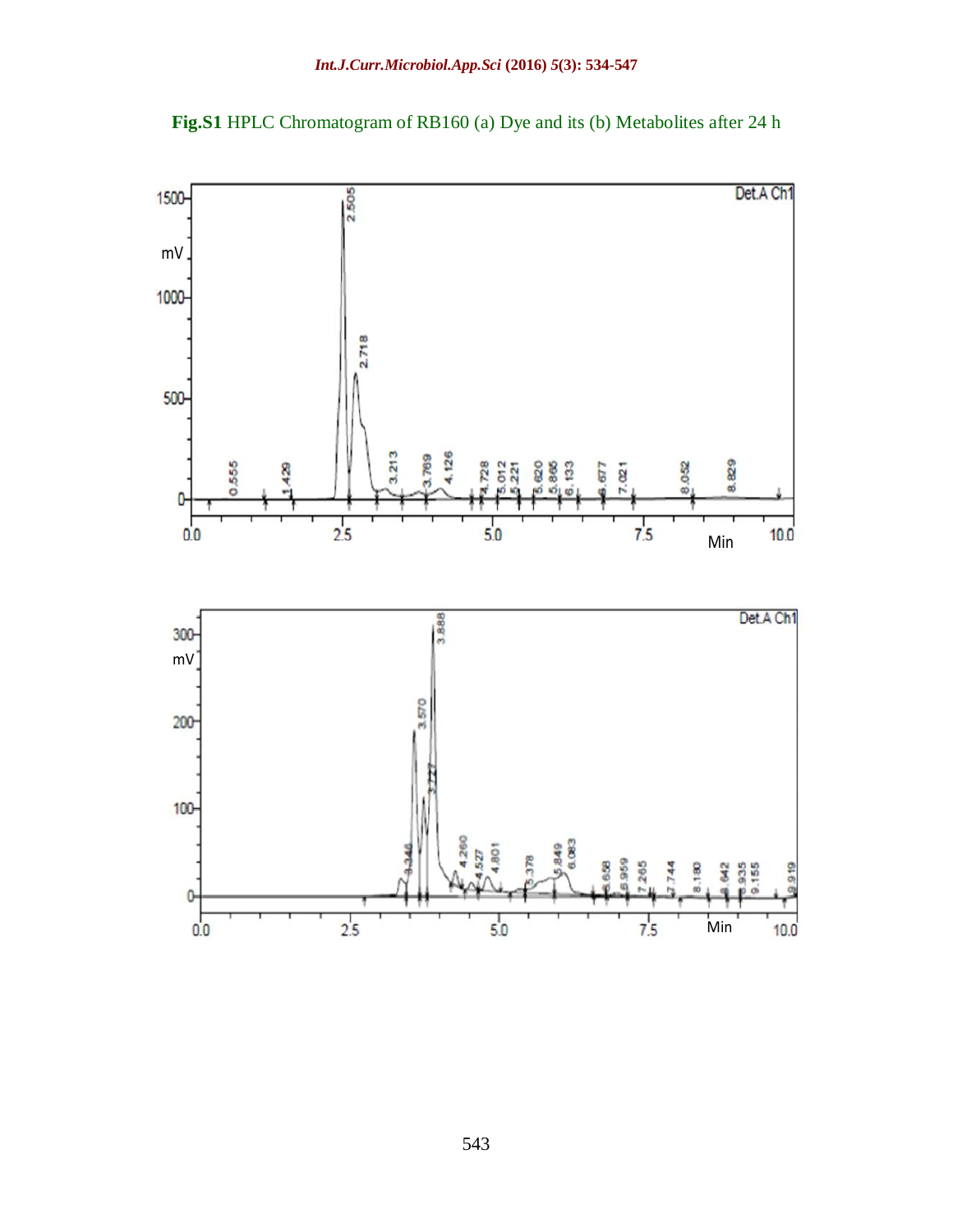# **Table.S1** LC-MS Spectral Data of Metabolites Obtained after Degradation of RB160 by *Microbacterium* sp. B12

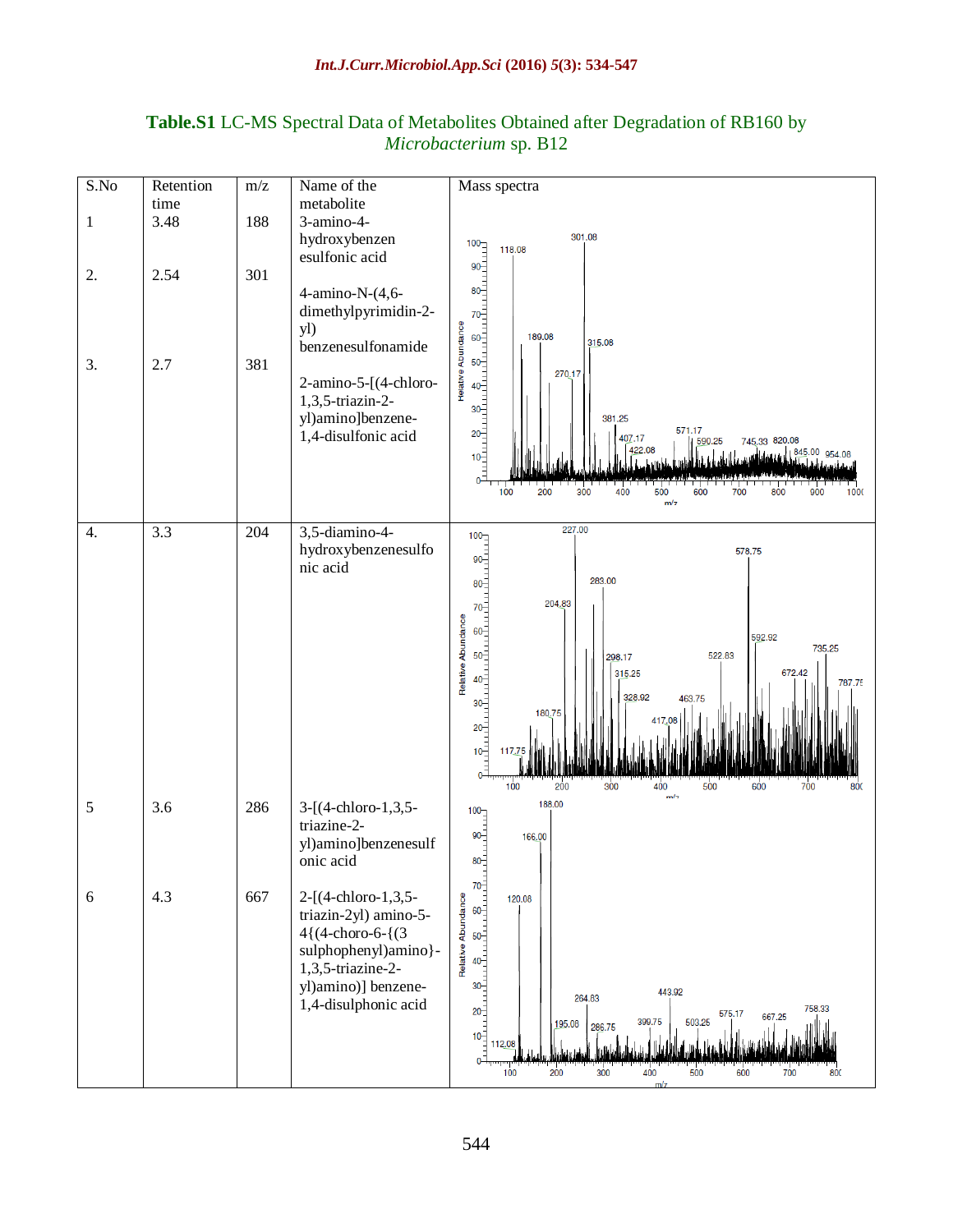## **Phytotoxicity Studies**

Use of bioassays such as phytotoxicity for monitoring the toxic effect of dyes as well as its metabolites in plants was suggested by many researchers (Lade *et al.,* 2012). Seed germination and plant growth bioassays are the most common techniques used to evaluate the phytotoxicity. In this case, the phtotoxicity study revealed that there was an inhibition of 25% germination in a solution containing 1000 mg/l of RB160 shown in Table 3. This study suggests that the dye RB160 was toxic to plants, while the metabolites formed after degradation were less toxic, which signifies the detoxification of dyes by *Microbacterium. sp*. B12, these results underlines the importance of *Microbacterium* for bioremediation of diazo dyes RB160 in terms of both decolourization and detoxification.

The ability of *Microbacterium* sp. B12 to decolourize the diazo reactive dye RB160 under a broad range of temperature, pH, agitation, suggested that the isolated strain could be useful in biological treatment of industrial wastewater. UV-visible spectroscopy analysis confirmed decolourization, HPLC and LC-MS analysis confirmed degradation of RB160.

In conclusion, we found that the decolourization and degradation of RB160 have not been reported by single microbial isolate. The present work showed decolourization and degradation of RB160 by *Microbacterium* sp. B12 within 96 h, at pH 5.0 and 35 °C under microaerobic conditions. The process could be further effectively developed by using physical and chemical mutagens for improved decolourization in less time 72h. HPLC and LC-MS analysis showed formation of new metabolites. Phytotoxicity study proves that, strains have potential to degrade dye in to

non- toxic compounds. To our knowledge, this is first time reported the decolourization and degradation of reactive dye RB160 by *Microbacterium* sp. B12.

## **Acknowledgement**

The authors acknowledge the University Grant Commission, New Delhi, India for providing Postdoctoral Fellowship with Ref. No.31-78(SC)/2009(SA-III) to one of the author.

## **References**

- [AnandS](http://ijs.sgmjournals.org/search?author1=Shailly+Anand&sortspec=date&submit=Submit), [Bala](http://ijs.sgmjournals.org/search?author1=Kiran+Bala&sortspec=date&submit=Submit) K, [Saxena](http://ijs.sgmjournals.org/search?author1=Anjali+Saxena&sortspec=date&submit=Submit) A, [Schumann](http://ijs.sgmjournals.org/search?author1=Peter+Schumann&sortspec=date&submit=Submit) P, [Lal](http://ijs.sgmjournals.org/search?author1=Rup+Lal&sortspec=date&submit=Submit) R (2012) *Microbacterium amylolyticum* sp. nov., isolated from soil from an industrial waste site. Int J Syst Evol Microbiol 62:2114-2120.
- Agrawal S, Tipre D, Patel B, Dave S (2014) Optimization of triazoAcid Black 210 dye degradation.By *Providencia sp*. SRS82 and elucidation of degradation pathway. Process Biochem 49:110-119
- Bansal P, Sud D (2012) Photodegradation of commercial dye, CI Reactive Blue160 using ZnO nanopowder: Degradation pathway and identification of intermediates by GC/MS. Sep Purif Technol 85:112- 119.
- Chandra M, Kalra A, Sangwan, NS, Gaurav SS, Darokar, MP, Sangwan RS (2008) Development of mutant of trichodermacitrinoviride for enhanced production of cellulases. Bioresour. Technol. 100 :1659-1662.
- Chen H, Jin X, Zhu K, Yang R  $(2002)$ Photocatalytic oxidative degradation of acridine orange in aqueous solution with polymeric metalloporphyrins Water Research 36:4106 .
- Dafale N, Agarwal L, Kapley A, Meshram S, Purohit, H, Wate S (2010) Selection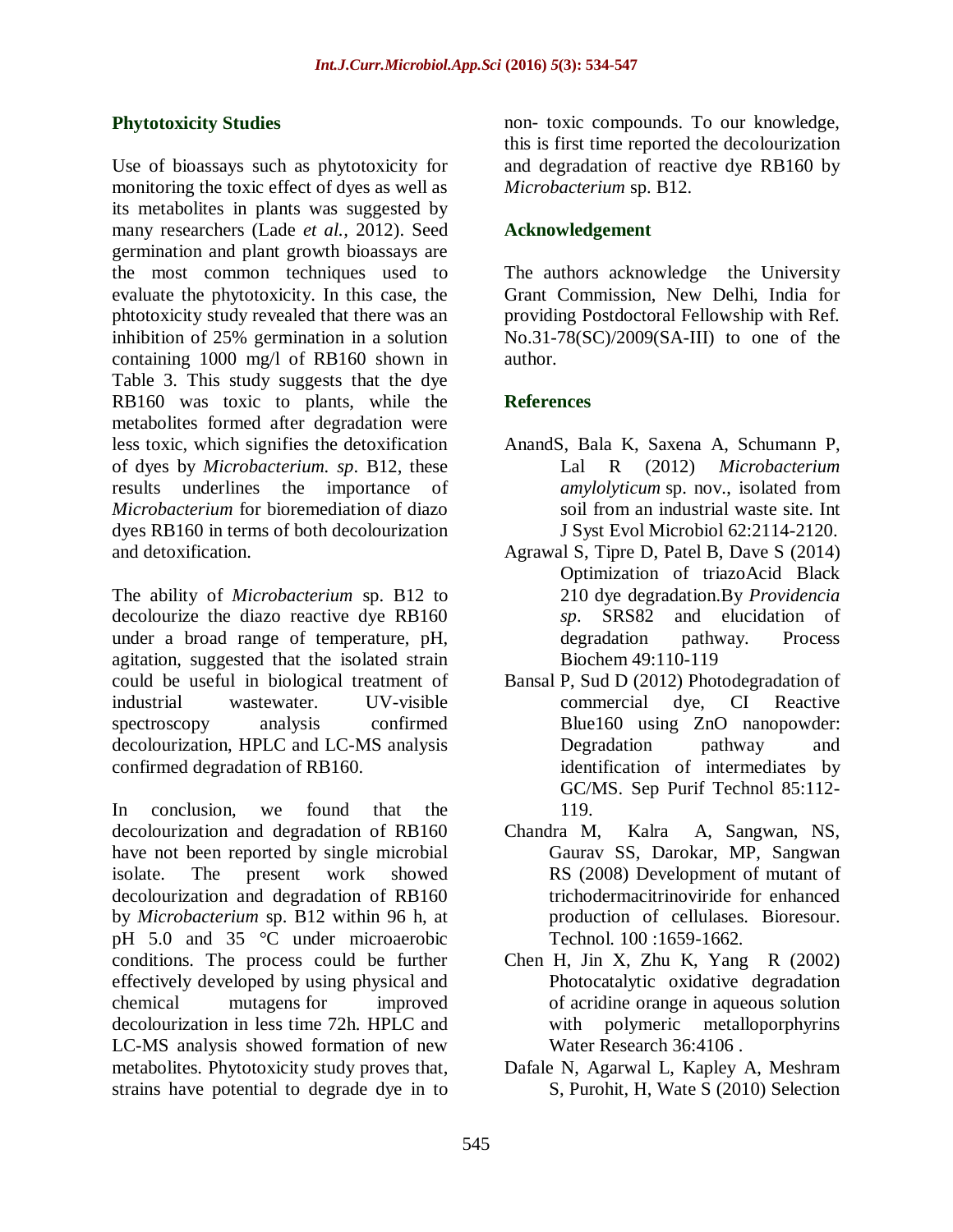of indicator bacteria based on screening of 16S rDNAmetagenomics library from a two- stage anoxic-oxic bioreactor system degrading azo dyes. Bioresour Technol 101:476-484.

- Daneshvar N, Ayazloo M, Khataee AR, Pourshassan, M (2007) Biological decolorization of dye solution containing malachite green by *Microalgae cosmarium* sp. Bioresour Technol. 98:1176-1182 .
- Dos Sontos, AB, Cervantes FJ, Van Lier JB (2007) Review paper on current technologies for decolourization of textile wastewaters: perspectives for anaerobic biotechnology. Bioresour Technol 98:2369-2385.
- Felsenstein JP (1993) Phylogeny Inference Package Department of Genetics. University of Washington Seattle. Distribution 3:57.
- Gopinath KP, AsanMeera Sahib H, Muthukumar K, Velan M (2009) Improved biodegradation of congo red by using *Bacillus* sp. Bioresour Technol 100:670-675.
- Hadibarata T, Yusoff ARM, Kristanti RA (2011a) Decolorization and Metabolism of anthraquionone-type dye by laccase of white-rot fungi *Polyporus*sp. S133. Water Air Soil Pollut 223:933-941.
- Hadibarata T, Yusoff ARM, Aris A, SalmiatiHidayat T, Kristanti RA (2012b) Decolorization of Azo, triphenylmethane and anthraquinone dyes by laccase of a newly isolated *Armillaria*sp. F022. Water Air Soil Pollut 223:1045-1054 .
- Kalsoom U, Ashraf SS, Mohammed AM, Muhammad AR, Bhatti HN (2013) Mechanistic study of a diazo dye degradation by Soybean Peroxidase. Chem Cent J 7:93.
- Lade SH, Waghmode TR, Kadamb AA, Govindwar SP (2012) Enhanced

biodegradation and detoxification of disperse azo dye Rubine GFL and textile industry effluent by defined fungal-bacterial consortium. Int Biodeter Biodegr 72:94-107.

- [Laffineur](http://jcm.asm.org/search?author1=Kim+Laffineur&sortspec=date&submit=Submit) K, [Avesani](http://jcm.asm.org/search?author1=V%C3%A9ronique+Avesani&sortspec=date&submit=Submit) V, [Cornu](http://jcm.asm.org/search?author1=Guy+Cornu&sortspec=date&submit=Submit) G, [Charlier](http://jcm.asm.org/search?author1=Jacqueline+Charlier&sortspec=date&submit=Submit) J, [Janssens](http://jcm.asm.org/search?author1=Mich%C3%A8le+Janssens&sortspec=date&submit=Submit) M, [Wauters](http://jcm.asm.org/search?author1=Georges+Wauters&sortspec=date&submit=Submit) G, [Delmée](http://jcm.asm.org/search?author1=Michel+Delm%C3%A9e&sortspec=date&submit=Submit) M (2003) Bacteremia due to a novel *Microbacterium* Species in a patient with leukemia and description of *Microbacteriumparaoxydans* sp. nov. J Clin Microbiol 41:2242-2246 .
- Liu W, Chao Y, Yang X, Bao H, Qian S (2004) Biodecolourization of azo, anthraquinonic and triphenylmethane dyes by white-rot fungi and a laccase secreting engineered strain. J Ind Microbiol Biotechnol 31:127-132.
- Lotfy WA, Ghanem KM, EI-Helow ER (2007) Citric acid production by a novel *Aspergillusniger* isolate:I. Mutagenesis and cost reduction studies. Bioresour Technol 98:3464- 3469.
- Mate MS, Pathade G (2012) Biodegradation of C.I Reactive red 195 by *Enterococcus faecalis*strain YZ66. World J Microbiol Biotechnol 28: 815-826.
- Mahmood S, Arshad M, Khalid A, Nazli ZH, Mahmood T (2011) Isolation and screening of azo dye decolorizing bacterial isolates from dyecontaminated textile wastewater. Soil Environ 30:7-12.
- Moutri B, Charya MAS (2010) Influence of physical and chemical mutagenes on dye decolorization *Mucormucedo*. AfrJ Microbiol Res 4:1808-1813.
- Orla-Jensen S (1919) The lactic acid Bacteria: Host and Son. Copenhagen Denmark
- Page RDM, TreeView (1996) An application to display phylogenetic trees on personal computer. Comput Appl Biosci 12:357-358 .